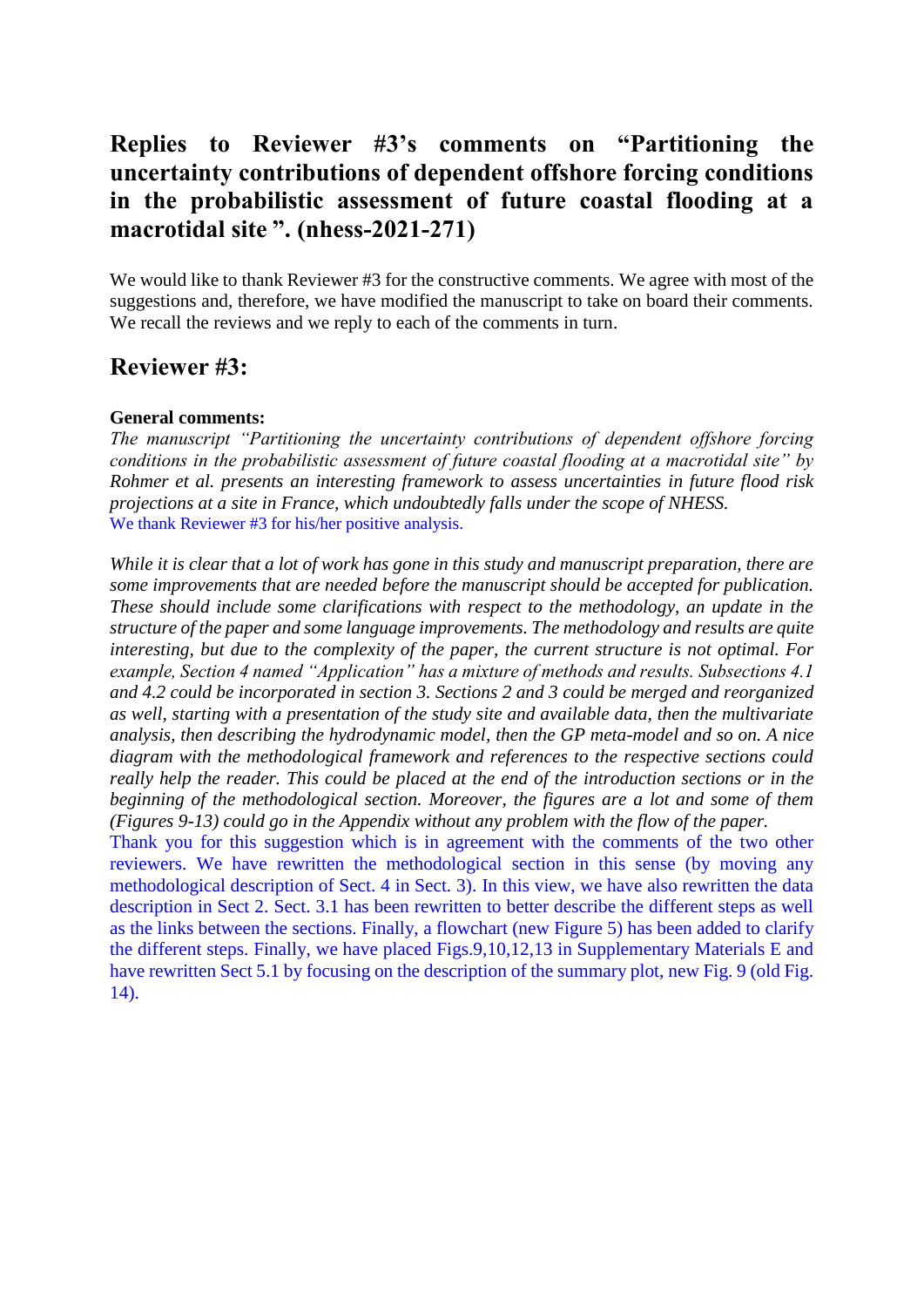

**New Figure 5: Flowchart of the procedure. The sections describing the methods/data are indicated in grey next to the boxes.** 

*While the dependency of the offshore parameters seems to be one of the main highlights of the paper, the presentation of this part and especially Figure 4, are not that clear. Some extra dependency indicators and improvements in the figure could help to clarify this (see my comments bellow for more specific information).* 

We agree with this comment. Indications of the evidence of the strong dependence have been added in Sect. 2.2 when presenting the offshore forcing conditions and in Sect. 4.2 when presenting the randomly generated samples. Full details of this dependence analysis have been provided in Supplementary Materials A. See below.

First, we provide the matrix of pairwise correlation coefficients (considering two types of correlation, i.e. Pearson and Kendall) calculated for the database of hindcasts (Sect. 2.2) used to perform the multivariate extreme value analysis. This clearly shows some dependencies.



**Figure A1. Pairwise correlation coefficients for the offshore forcing conditions (Pearson – left, Kendall - right)**

Second, we provide insights in the extremal dependence, i.e. the dependence when the considered variables take large value. To do so, we focus on the empirical estimates of  $\bar{\chi}$  of summary statistics as defined by Coles et al. (1999) defined as follows: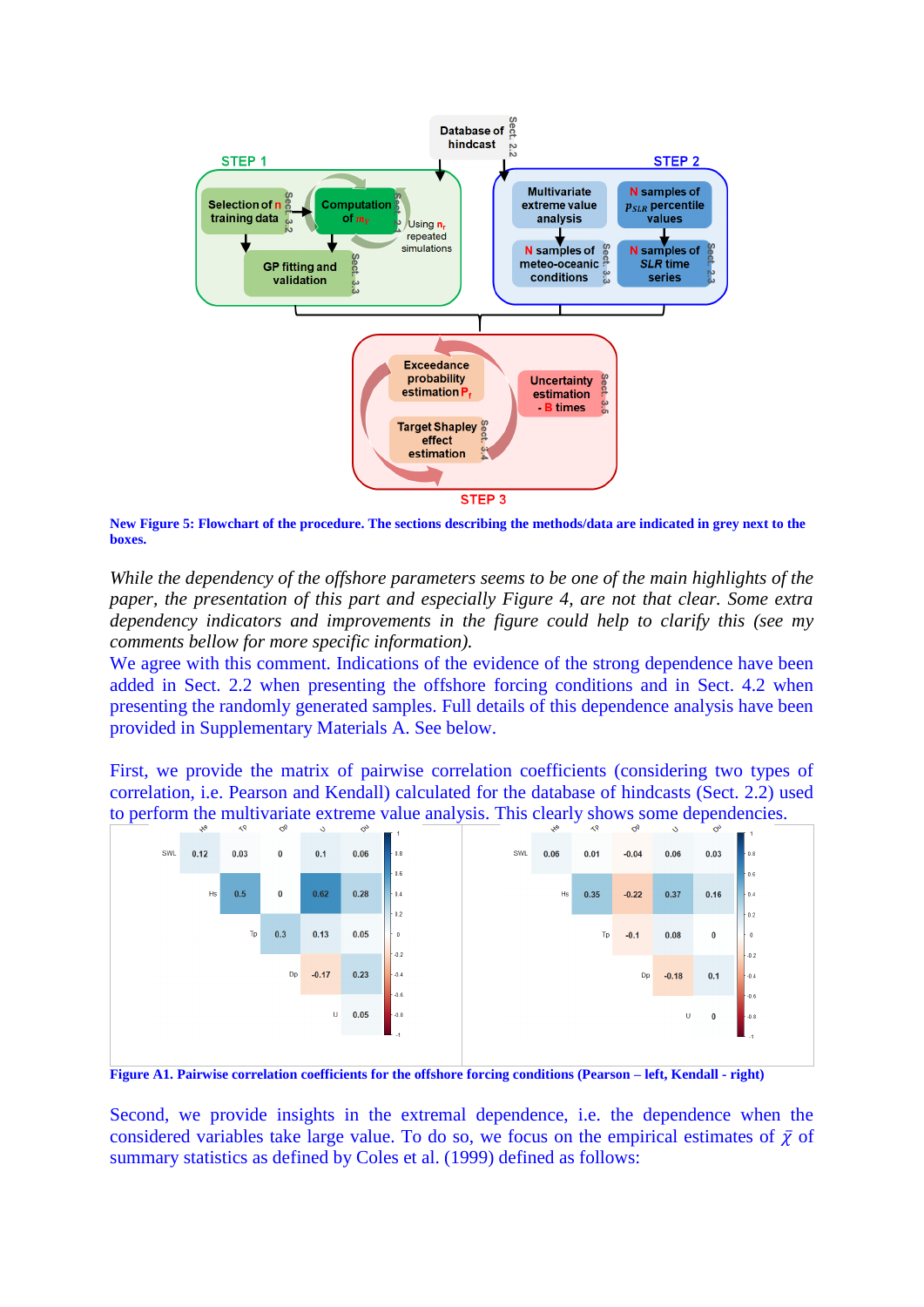$$
\overline{\chi} = \lim_{u \to 1} \left( \frac{2\log(P(U > u))}{\log(P(U > u \cap V > u))} - 1 \right) \tag{A1}
$$

where  $U$ ,  $V$  are the two different forcing conditions,  $u$  is the quantile level. This indicator is used to screen locations where extremal dependence between both variables is exhibited: this is indicated where the  $\bar{y}$  tends to 1.0 for very large quantile level *u* of both variables. The evaluation of  $\bar{y}$  on the hindcast database shows that this remains below 1.0 in the limiting case hence indicating asymptotic independence. In this class of extremal dependence,  $\bar{Y}$  further provides a measure of the strength of dependence. Table A1 shows that this strength reaches non negligible values  $(0)$ . The same analysis was conducted on the randomly generated samples (Table A2) and shows that the extremal dependence is well reproduced. We note that the differences are larger for (*H*s,*U* ) but these can be considered satisfactory given the relatively large width of the confidence intervals (values in brackets).

**Table A1.**  $\bar{\chi}$  value for the database of hindcast databases. Values in brackets correspond to the bounds of **the 95% confidence interval**

|    | SWL                                    | Hs |
|----|----------------------------------------|----|
| Hs | 0.28(0.06, 0.50)                       |    |
|    | $0.28(0.06, 0.50)$ 0.46 $(0.20, 0.70)$ |    |

**Table A2.**  $\bar{\chi}$  value for the random generated samples. Values in brackets correspond to the bounds of the **95% confidence interval**

|                | <b>SWL</b>                             | $H_{\rm S}$ |
|----------------|----------------------------------------|-------------|
| H <sub>S</sub> | 0.35(0.10, 0.60)                       |             |
|                | $0.25(0.03, 0.48)$ 0.70 $(0.40, 1.00)$ |             |

Finally, we analyze in more details in Table A3 the values of the (a,b)-parameters (as defined in Eq. 2) of the dependence model. Note that the values should be read columnwise, which means that the value of the first column correspond to the (a,b)- parameters when *SWL* is used as the conditional variable in Eq. 2. As discussed by Heffernan and Tawn (2004), their semiparametric model allows to cover different types of extremal dependence with the following general rules:

For  $2 \leq i \leq d$ ,

- When  $a_i = 1$  and  $b_i = 0$ , the variables  $(X_1, X_i)$  are asymptotically dependent;
- When  $a_i < 1$ , the variables  $(X_1, X_i)$  are asymptotically independent.

In this latter case,

- When  $0 \lt a_i \lt 1$  or  $a_i = 0$  and and  $b_i > 0$ , means positive dependence;
- When  $a_i=b_i=0$ , means near independence.

Table A3 clearly shows a non-negligible positive strength of dependence in the class of asymptotic independence (as indicated by  $0 \le a_i \le 1$  and and  $b_i \ge 0$ ).

|            | <b>SWL</b>     | Hs             |                |
|------------|----------------|----------------|----------------|
| <b>SWL</b> |                | (0.348, 0.296) | (0.338, 0.352) |
| Hs         | (0.413, 0.327) |                | (0.662, 0.481) |
|            | (0.167, 0.337) | (0.738, 0.359) |                |

**Table A3. (a,b)-parameters of the dependence model.** 

#### **Added reference**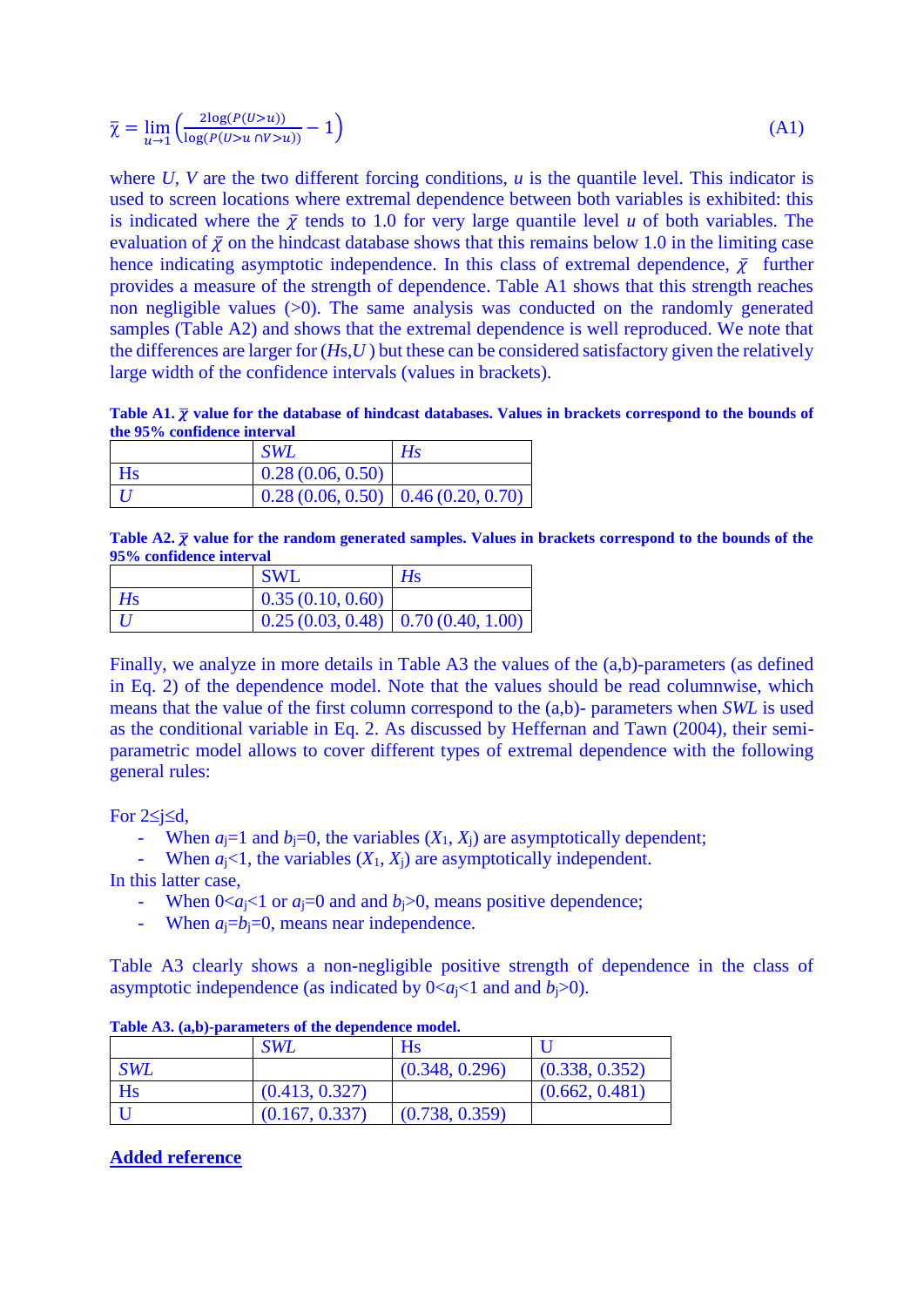Coles, S., J. Heffernan, J. Tawn: Dependence Measures for Extreme Value Analyses. Extremes 2:4, 339–365, 1999.

*Moreover, I would expect that the duration of an offshore event is an important parameter when assessing flood risk. However, the authors use a fixed duration of 20 minutes with uniform conditions. I would appreciate if the authors justify this choice.*

In this study, we use numerical simulations with steady state offshore conditions as described in Sect. 2.1 as follows: "The inland impact of the storm event is assessed by estimating the total water volume *Y* that has entered the territory at high tide. This is performed by first running the WW3 model (over 2 hours to reach steady wave conditions), and then the SWASH model by considering a time span of 20 minutes (with 5 minutes spin up) and steady state offshore forcing conditions. The value of *Y* is the volume at the end of the simulation. Such simulation costs about 1h30 of time computation on 48 cores approximately."

We acknowledge that it is a limitation of our procedure and we have added a discussion in Sect. 5.2 as follows:

"Regarding the modelling of the flood processes, one of our main assumptions is to perform simulations with steady state offshore forcing conditions, i.e. without accounting for the time evolution of the forcing conditions around the high tide (Sect. 2.1). First, this choice was guided by the computational budget that could be afforded to account for wave stochasticity via repeated numerical simulations. A total of  $144 \times 20 = 2,880$  numerical simulations were performed here for our analysis: such a large number of simulations would be difficult to achieve using non-stationary numerical simulations, because a single run takes about 3 days of computation on 48 cores. Second, Idier et al. (2020b) showed, on two historical storm events, that the value of *Y* remains of the same order of magnitude between a steady-state and a nonstationary simulation. Therefore, the temporal effect is expected to influence only moderately our conclusions regarding uncertainty partitioning. If, however, other flooding indicators are chosen (e.g. total flooded area, or water height at a given inland location), i.e. indicators that are more sensitive to the time evolution of offshore conditions, non-stationary simulations are mandatory. In this case, time dimension should be accounted for at different levels of the procedure: (1) metamodelling with functional inputs (e.g. using the procedure developed by Betancourt et al., 2020); (2) integrating additional variables in the multivariate extreme value analysis like event duration and event spacing (e.g. Callaghan et al., 2008); (3) random generation of time-varying forcing conditions (e.g. using the stochastic emulator used by Cagigal et al. (2020) to force ensemble long-term shoreline predictions)".

## **Added references**

Betancourt, J.; Bachoc, F.; Klein, T.; Idier, D.; Pedreros, R.; and Rohmer, J.: Gaussian process metamodeling of functional-input code for coastal flood hazard assessment. Reliability Engineering & System Safety, 198, 106870, 2020.

Cagigal, L.; Rueda, A.; Anderson, D.L.; Ruggiero, P.; Merrifield, M.A.; Montaño, J.; Coco, G.; Méndez, F.J.; A multivariate, stochastic, climate-based wave emulator for shoreline change modelling. Ocean Model. 154, 2020.

Callaghan, D. P., Nielsen, P., Short, A., and Ranasinghe, R.W.M.R.J.B.: Statistical simulation of wave climate and extreme beach erosion. Coastal Engineering, 55(5), 375-390, 2008.

*Additionally, I feel that for such a complex methodological framework the discussion (including limitations sections) is rather short. Maybe section 5 could actually go in the discussion section (I feel like it can belong there since it discusses the assumptions used), especially if the figures*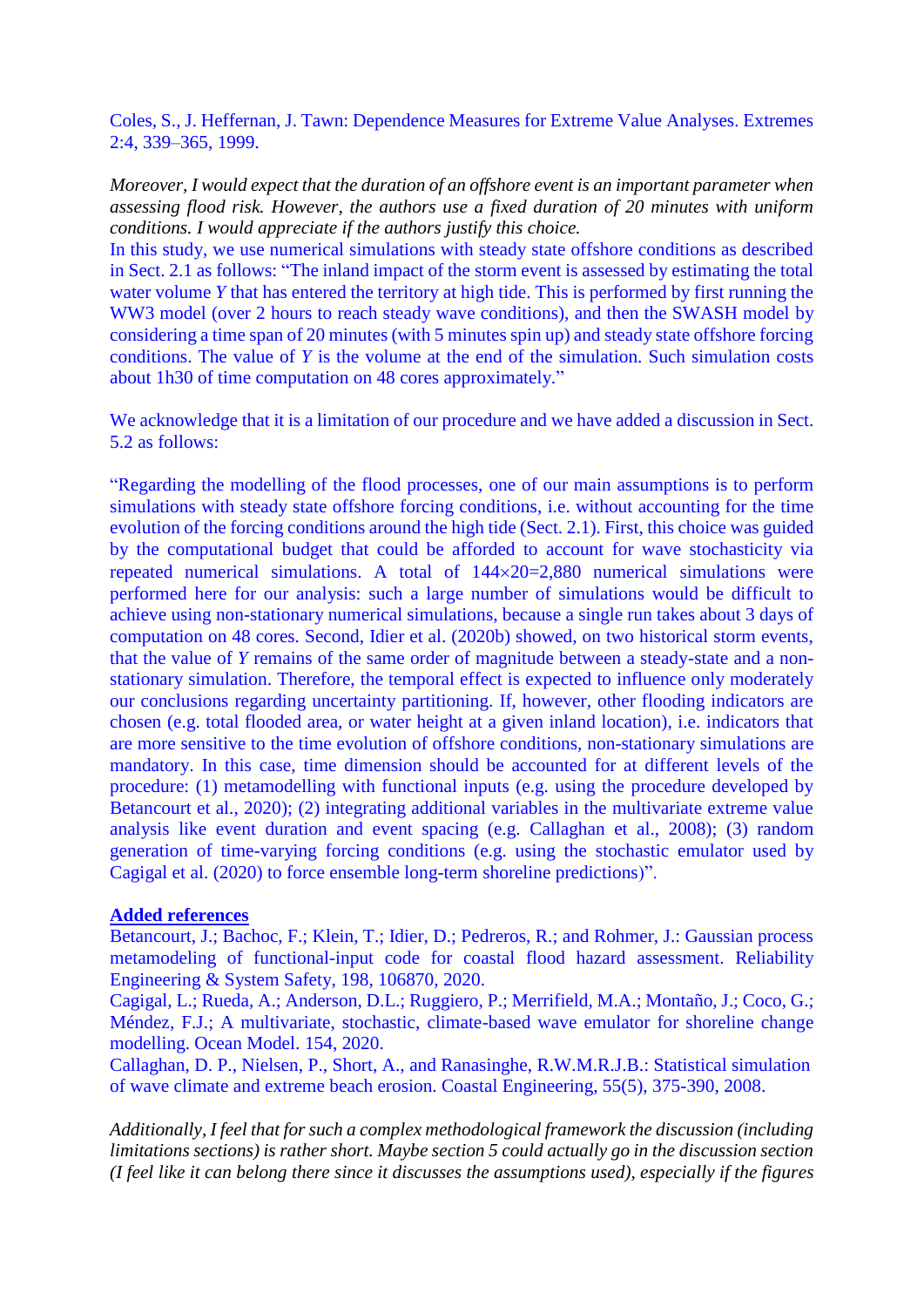*that accompany it, are moved to the appendix. Other limitations and assumptions should be discussed as well; the way the dependency structure is modelled relatively to other methods available like e.g., copulas; the use of GP as a meta-model versus other statistical techniques etc.* 

We agree with this suggestion. Sect. 5 is now dedicated to the discussion by assessing the impact of the modelling choices in Sect. 5.1 (as previously done) and the remaining limitations in Sect. 5.2 (regarding the modelling assumptions, the drivers of the flood processes and the *SLR* effect). In particular, we have shortened Sect. 5.1 by focusing on the description of the results of new Figure 9 (old Fig. 14) and by placing the details in Supplementary Materials E.

Regarding the use of alternative methods for extreme modelling, we have added this aspect in Sect. 5.2 by highlighting the interest of comparing to copula-based approaches; in particular by referring to the recent comparison exercise of Jane et al. (2020) as follows:

"Regarding the physical drivers of flooding, the analysis was focused on marine flooding by considering the joint effects of wave-wind-sea level, but additional processes are also expected to play a role in driving the compound flooding, like river discharge (in particular with the proximity of the Blavet river<sup>1</sup> on the study area) or rainfall. Including additional drivers is made here feasible by the flexibility of Heffernan and Tawn (2004)'s approach for analysing high dimensional extremes. This was shown in particular by Jane et al. (2020), who also highlighted the value of copula-based approaches, such as Vine copula. An avenue for future research could include the comparison of different approaches for multivariate extreme value analysis, i.e. a type of modelling uncertainty on top of the uncertainties in the parametrization and in the threshold selection of these techniques (e.g. Northrop et al., 2017)".

Regarding the use of alternative metamodelling techniques, we acknowledge that other methods could have been used. Though of interest, given the high predictive capability of the fitted GP  $(Q<sup>2</sup> >99\%$ , see new Figure 6) in our case, we believe that this comparison would bring little added value. We preferably focus on the uncertainty related to the approximation of the true numerical model by a metamodel, i.e. the GP error. Contrary to other methods, GP can easily account for this type of error using the sampling-based approach described in Sect. 3.5. This is now indicated in Sect. 3.1. We have also underlined this aspect in the concluding remarks as well as in the abstract.

## **Added reference:**

<u>.</u>

Jane, R.; Cadavid, L.; Obeysekera, J.; and Wahl, T.: Multivariate statistical modelling of the drivers of compound flood events in south Florida. Natural Hazards and Earth System Sciences, 20(10), 2681-2699, 2020.

Northrop, P. J., Attalides, N., & Jonathan, P.: Cross-validatory extreme value threshold selection and uncertainty with application to ocean storm severity. Journal of the Royal Statistical Society: Series C (Applied Statistics), 66(1), 93-120, 2017.

*In general, the language could improve as well, as I noticed there were some grammar issues and typos here and there.*

We thank Reviewer #3 for his/her careful reading. We have now double checked the grammar and typos.

<sup>&</sup>lt;sup>1</sup> See Blavet gauge measurements (in French), [https://www.vigicrues.gouv.fr/niv3-](https://www.vigicrues.gouv.fr/niv3-station.php?CdEntVigiCru=8&CdStationHydro=J571211004&GrdSerie=H&ZoomInitial=3)

[station.php?CdEntVigiCru=8&CdStationHydro=J571211004&GrdSerie=H&ZoomInitial=3](https://www.vigicrues.gouv.fr/niv3-station.php?CdEntVigiCru=8&CdStationHydro=J571211004&GrdSerie=H&ZoomInitial=3)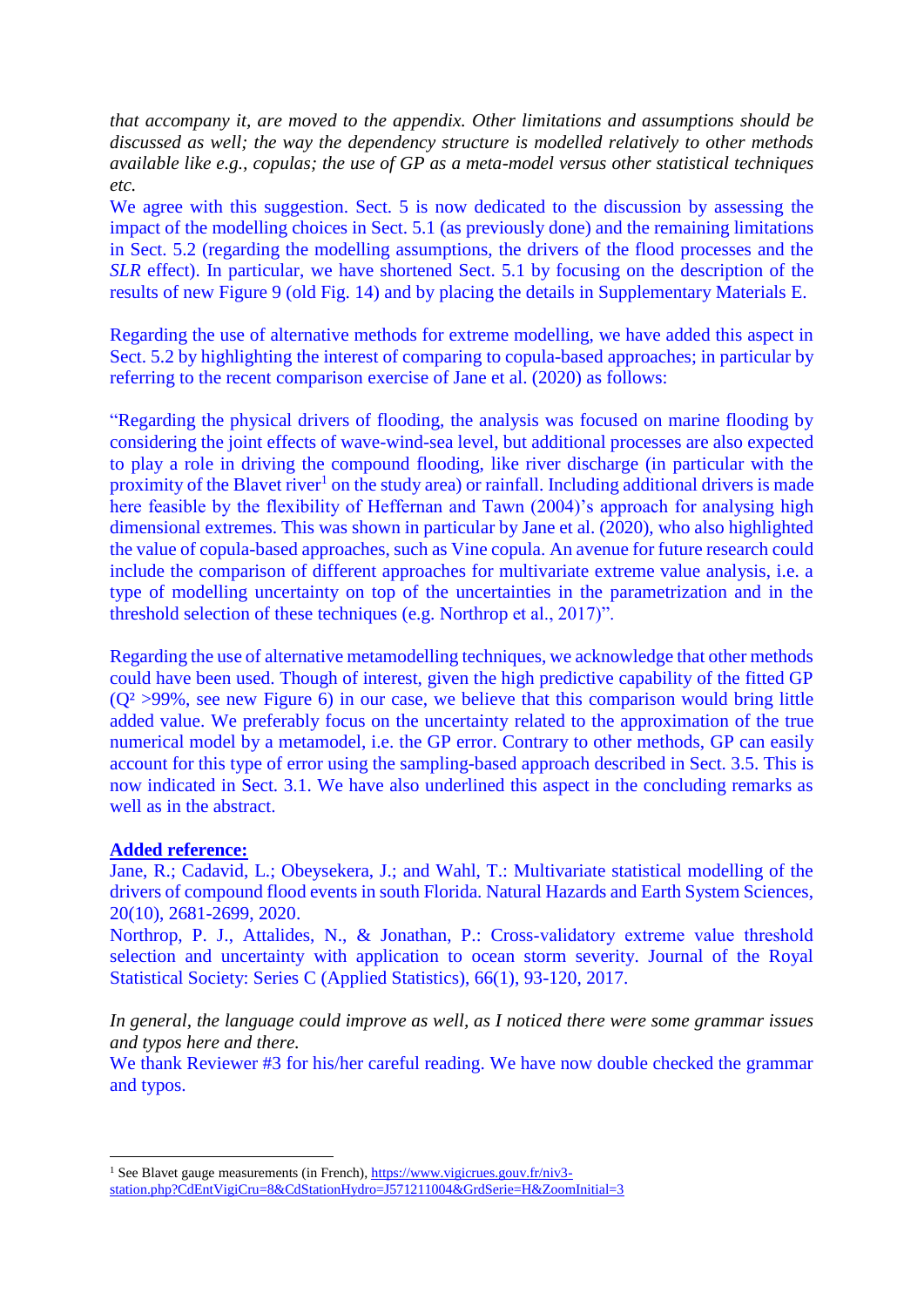#### **Specific comments:**

*Line 54: Athanasiou et al. 2020 applied GSA as well for coastal erosion projections at the European Scale*

*Athanasiou, P., van Dongeren, A., Giardino, A., Vousdoukas, M.I., Ranasinghe, R., Kwadijk, J., 2020. Uncertainties in projections of sandy beach erosion due to sea level rise: an analysis at the European scale. Sci. Rep. 10, 11895. https://doi.org/10.1038/s41598-020-68576-0* Thank you for the suggestion; this has been added to the reference list.

*Line 271: How are the forcing conditions defined? Which is the time interval? Do you apply a peak over threshold to identify extremes? If yes, why don't you use the event duration as one of the offshore parameters, but rather assume the same duration for all events? I would expect that events with larger wave heights will have larger duration thus more flooding.*

In Sect. 2.2, we now clarify how the conditions are selected as follows: "A total of >80,000 past events characterized by sixplets (*SWL*, *Hs*, *U*, *Tp*, *Dp*, and *Du*) taken at the time instant of the high tide, are used in the following to constrain the statistical methods of Sect. 3."

In our study, we use numerical simulations with steady state conditions i.e. without accounting for the temporal evolution around the high tide. See our reply above. We agree that accounting for the duration of the events is an interesting line for future research. This is now clearly indicated in the discussion section, Sect. 5.2.





**New Figure 3: Overview of the** *N***=50,000 randomly generated samples of offshore conditions (red dots). Black dots correspond to the hindcast conditions used to fit the statistical methods described in Sect. 3.3. Blue (open and filled) circles correspond to the** *n***=144 training data used to set-up the GP metamodels. The open circles correspond to cases that are deliberately selected outside the range of the red dots to cover a broad range of situations (the selection approach is detailed in Sect. 3.2).** 

 *First of all, while you mention in the text that the density difference is due to the threshold used, I don't see why this should be the case. I would expect the lower values of the pairs to have higher densities, since lower wave conditions would be more frequent. It would generally help to plot histograms for each variable at the x and y axis.*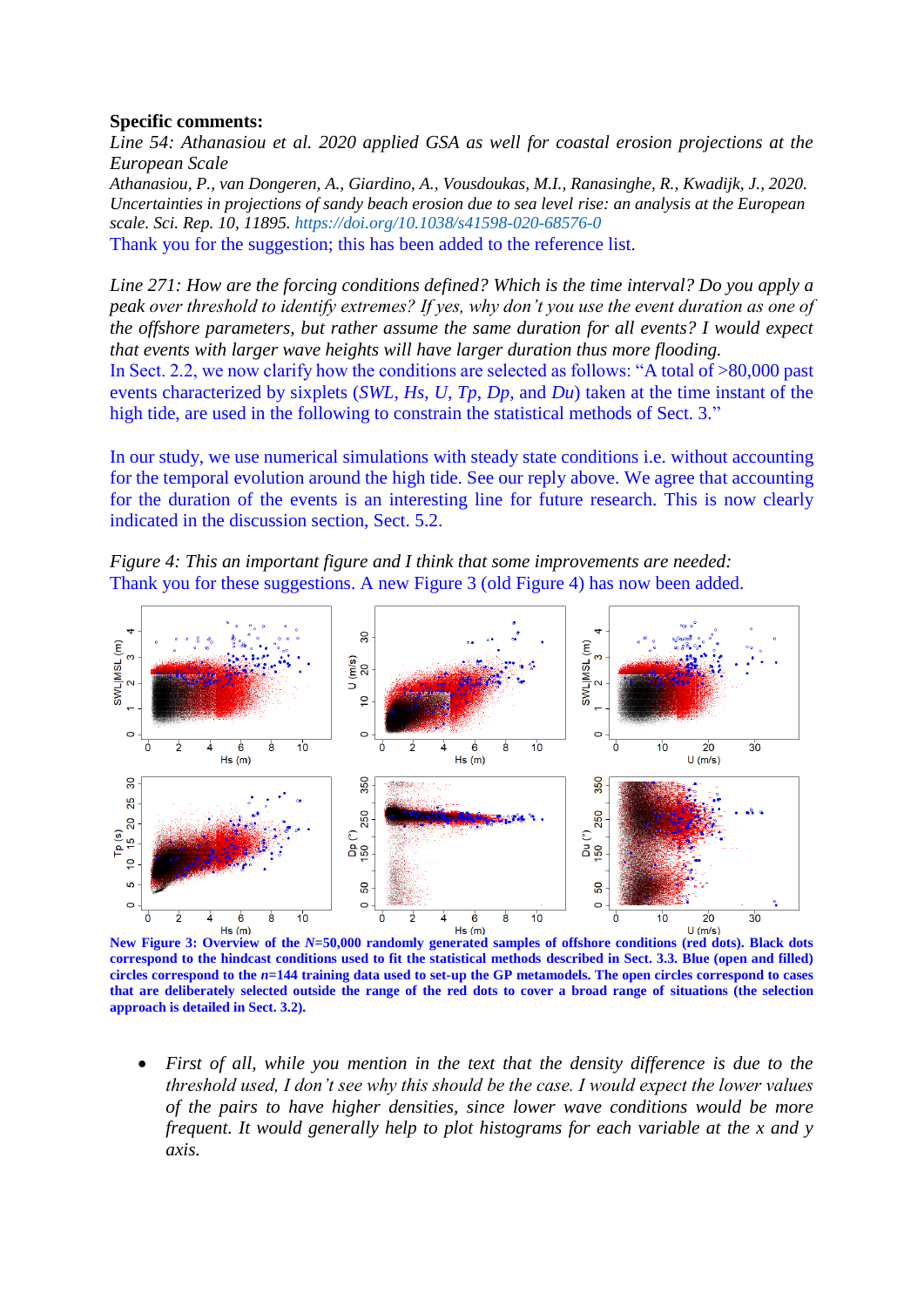To fulfil this recommendation, we have added the marginals in Supplementary Materials B as well as the observations in Fig. 3 (black dots). However, we believe that adding the histograms would make Figure 3 less clear. Besides, it should be noted that the interest of the multivariate extreme value analysis is to extrapolate the values towards large values, hence the histograms would reflect this "correction", which would make the interpretation even less straightforward. Therefore, we chose not to add them.

- *The grey dots are the simulated samples. Why don't you plot the observed data as well? This would be critical to see if the simulated samples follow the structure of the observed data.*
	- See new Figure 3.
- *The yellow dots (training data) should be plotted on top of the simulated points, since now sometimes they are not visible. Additionally, the training data do not seem to sample well the parameter space. This should not be the case if the maximum dissimilarity algorithm (MDA) was used.*

See new Figure 3. Regarding the distribution of the samples, the construction has not been done by using MDA only but by combining two approaches: (1) for the extreme values, we apply the MDA-based approach developed by Gouldby et al. (2014); (2) for low and moderate values, we apply the conditioned latin hypercube sampling procedure of Minasny and McBratney (2006). Note that the selection procedure is beyond the scope of the present study and the reader can refer to Rohmer et al. (2020) for further details on the implementation for the site of interest here. This is also indicated.

In addition, 44 extra samples were added based on a complementary study described by Idier et al. (2021). The randomly generated cases with large *SWL* values that lead to a positive water height at the observation point P (Fig. 1b) were selected (See below).

Therefore, the samples do not necessarily cover the whole parameter space as would be the case with the direct application of MDA.

 *Some correlation statistics (Pearson or tail dependency) would really provide some insights on the dependencies between the parameters, which is one of the main points of the paper. Along with point 2, it would be nice to compare these indicators between observed and simulated pairs.*

We agree with this comment. See our reply above.

 *In the caption you refer to the next section. This type of referring to parts of the manuscript that come afterwards happens in various points. Consider positioning the figures at a point were all things presented in the figure have been discussed already.* Thank you for noticing this problem which is now corrected.

*Lines 294-296 and Line 299: The way you select the extra cases with high SWL is not clear. How are these cases defined? Are they based on simulated conditions using an offset for SWL? This should be clarified in the text.*

The extra 44 additional cases (open blue circles in Fig. 3) were defined using the set of high tide conditions that were randomly generated for the design of the early-warning system at Gâvres (Idier et al. (2021): Sect. 2.5). These conditions were used as inputs of the metamodel implemented by Rohmer et al. (2020) to predict the flooding-induced water height at the observation point P (Fig. 1b); those leading to a positive water height were then selected.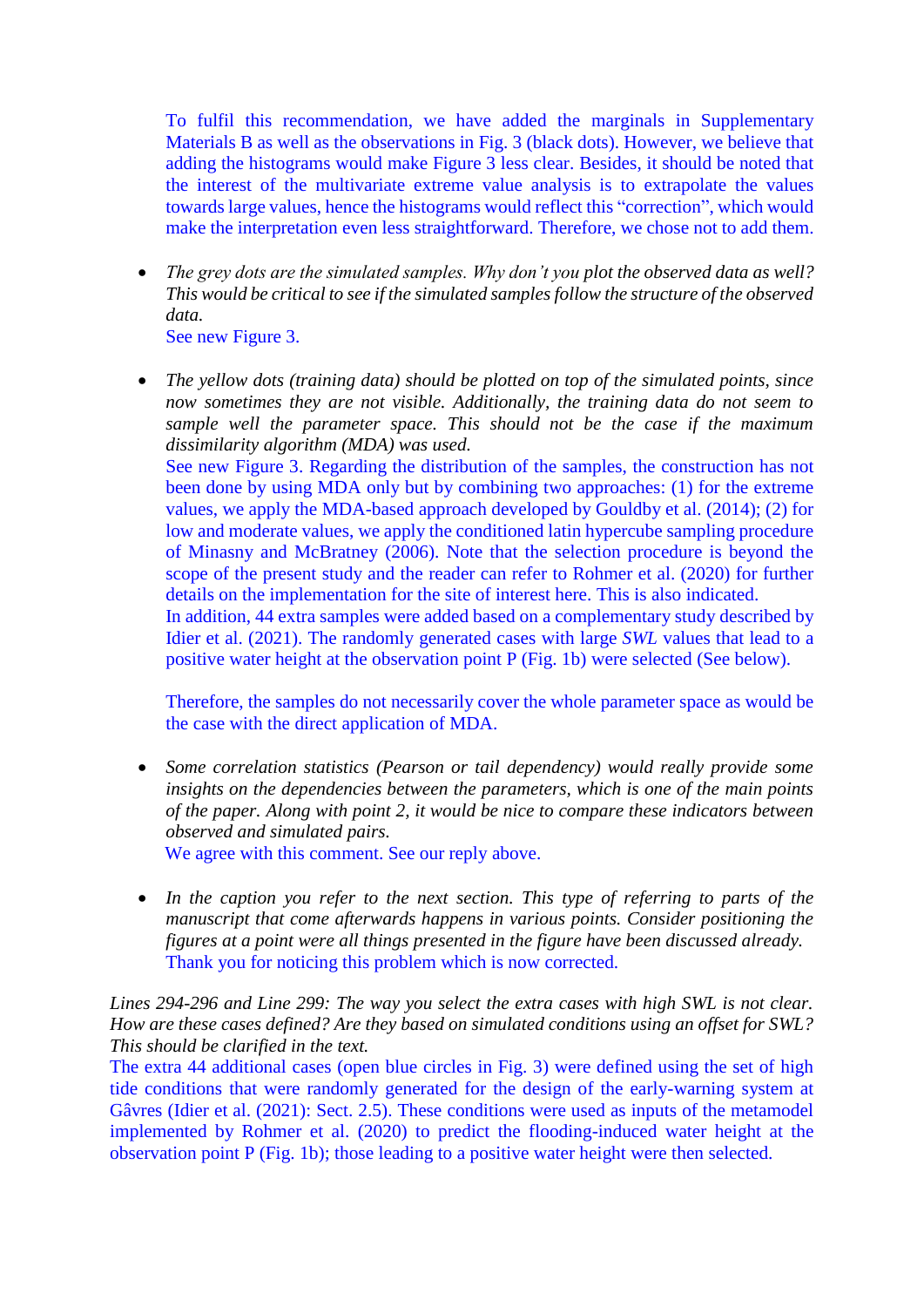The selection procedure of the 100 cases is also clarified in Sect. 3.2 as follows: "The *n* numerical experiments used to train the GP model are selected based on the combination of two approaches: (1) for the extreme values, we apply the approach developed by Gouldby et al. (2014) by applying clustering algorithms to a large data set of extreme forcing conditions. This database is constructed through a combination of Monte Carlo random sampling and multivariate extreme value analysis performed on the database of hindcast conditions described in Sect. 2.2; (2) for low and moderate values, we apply the conditioned latin hypercube sampling procedure of Minasny and McBratney (2006)."

Note that the selection procedure is beyond the scope of the present study and the reader can refer to Rohmer et al. (2020) for further details on the implementation for the site of interest here. This is also indicated.

#### **Added references**

Idier, D., Aurouet, A., Bachoc, F., Baills, A., Betancourt, J., Gamboa, F., et al.: A User-Oriented Local Coastal Flooding Early Warning System Using Metamodelling Techniques. Journal of Marine Science and Engineering, 9(11), 1191, 2021.

Minasny, B.; McBratney, A. B.: A conditioned Latin hypercube method for sampling in the presence of ancillary information. Computers & geosciences 32(9):1378-1388, 2006.

*Table 1: Here, you present the performance indicators for the meta-models you present in Section 5, so it is not clear what they are about yet. Additionally, while you use a 10-fold validation I see only one value? Is this the average of the performance indicators? Shouldn't the range be included as well?*

We estimate a global performance indicator (here defined as the coefficient of determination Q²), and to do so we use the prediction errors calculated at all iterations of the cross-validation procedure. Therefore, there is only one single value.

Please refer to Hastie et al. (2009): Sect. 7.10 (in particular equation 7.48) for further details. This is now clarified in Sect. 3 as follows.

"To validate the assumption of replacing the true numerical simulator by the kriging mean (Eq. 2a), we measure whether the GP model is capable of predicting "yet-unseen" input configurations, i.e. samples that have not been used for training. This can be examined by using a K-fold cross-validation approach (e.g. Hastie et al., 2009: Sect. 7.10). To do so, the training data is first randomly split into K roughly equal-sized parts. For the k<sup>th</sup> part, we fit the GP model to the other K−1 parts of the data, and calculate the prediction error of the fitted model when predicting the  $k^{th}$  part of the data. We do this for  $k = 1, 2, \dots, K$  and combine the K estimates of prediction error as follows.

Let us consider  $A: \{1, ..., n\} \rightarrow \{1, ..., K\}$  an indexing function that indicates the partition's index to which each data point (of the training dataset) is allocated by the randomization, and denote by  $\hat{m}_Y^{-k}(x)$  the prediction at x using the GP model fitted using the k<sup>th</sup> part of the data removed. Then, the cross-validation estimate of the coefficient of determination denoted *Q*² holds as follows:

$$
Q^2 = 1 - \frac{\sum_{i=1}^{j=n} (m_Y^i - \widehat{m}_Y^{-A(i)}(x_i))}{\sum_{i=1}^{j=n} (m_Y^i - \widehat{m})^2},\tag{3}
$$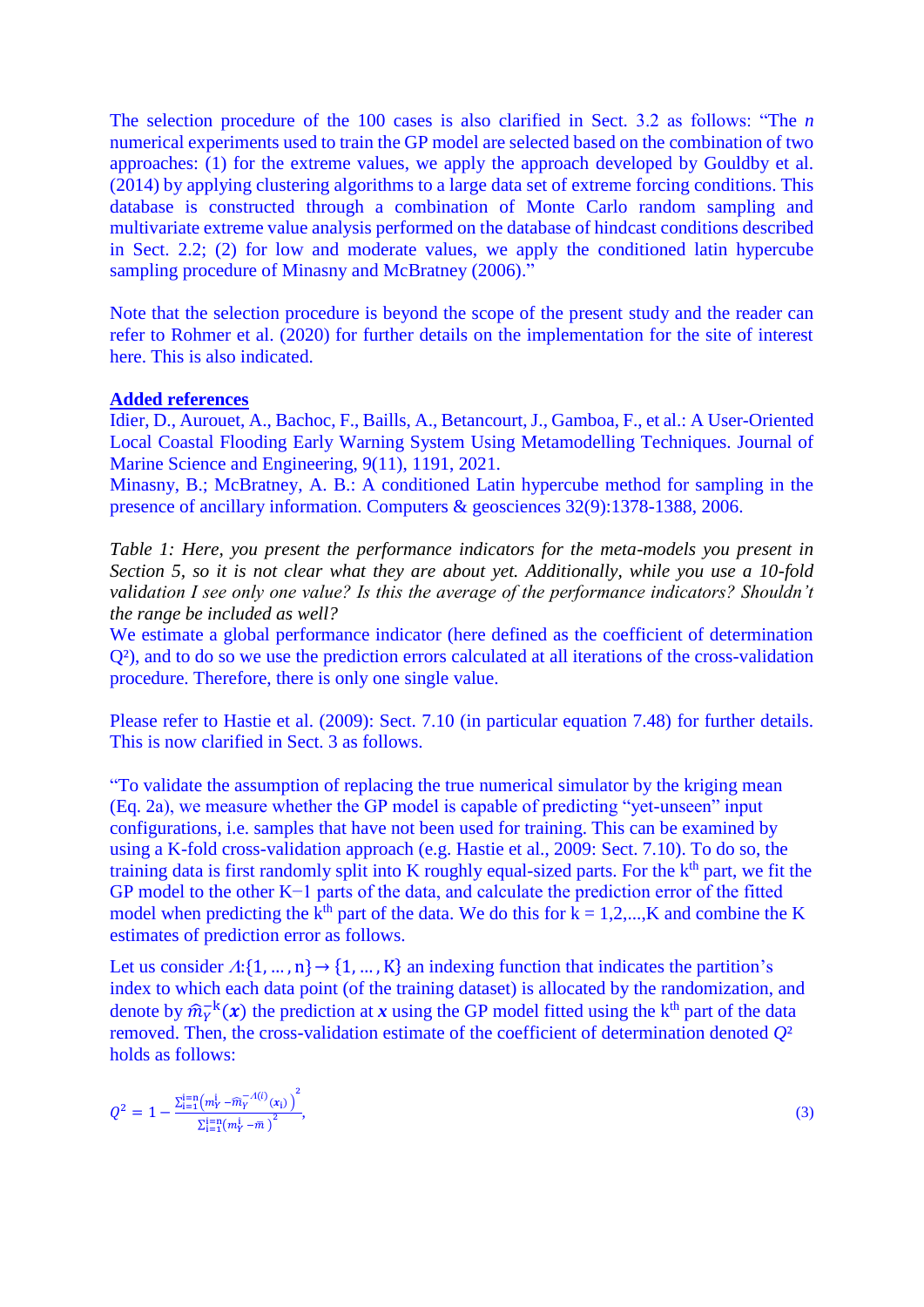where  $m_Y^i$  is the i<sup>th</sup> median value of *Y* computed using the modelling procedure of Sect. 2, and  $\bar{m}$  is the average value of the numerically computed median values. A coefficient  $Q^2$  close to 1.0 indicates that the GP model is successful in matching the new observations that have not been used for the training".

*Figure 5: See my previous comment. Do you present all validations in the 10-fold validation here? Sometimes Q2 is presented in decimal and other on percentage, try to be consistent. It would be interesting to see some validation with the actual flood volume instead of the logarithm as well.*

We confirm that we present 10 folds following the afore-described procedure. Reviewer #1 pointed out a possible problem with our procedure because of the deviation at *Y*c=50m3. To check for any problem in our procedure, we have repeated the 10-fold cross validation procedure a second time. New results are shown in new Figure 6 (old Fig. 5) and clearly indicate the same behavior (though some differences are noticeable because the split of the dataset is done randomly as afore-described). Both figures show a possible lack of predictability in this region. Thus, we have clearly indicated in Sect. 4.1 that this potential problem is a motivation for accounting for this uncertainty in our results thanks to the procedure described in Sect. 3.5. The width of the error-bars in the Shapley effects' estimations (see new Table 1) confirm that the impact of this GP error is here only minor.



Finally we justified in Sect. 4.1 the use of the log-transformation as follows: "Due to the highly skewed distribution of  $m_y$ , we use a logarithm transformation i.e.  $\log_{10}(m_y + 1)$ . Our preliminary tests also showed that this transformation improved the predictive capability of the metamodel by increasing *Q*² by 10%".

*Figure 6: What does this figure show exactly? Is this for the median SLR projections of RCP4.5? Which stochastics procedures are included here? What do the uncertainty bands describe exactly? Is this the total uncertainty of the projections of flood risk? Then one could question why the decomposition of the uncertainty is important if the uncertainty itself is that small.*

The caption of New Figure 7 (old Fig. 6) has been rewritten to improve the presentation as follows: "Time evolution of the flooding probability that the median value of the inland water volume induced by the flood exceeds the threshold of  $Y<sub>C</sub>=2,000m<sup>3</sup>$  given *SLR* projections for the scenario RCP4.5. The inserted figure indicates the very small uncertainty band's width whose limits are the lower and upper bounds computed using *B*=50 replicates of the estimation procedure (Sect. 3.5) accounting for GP and sampling error".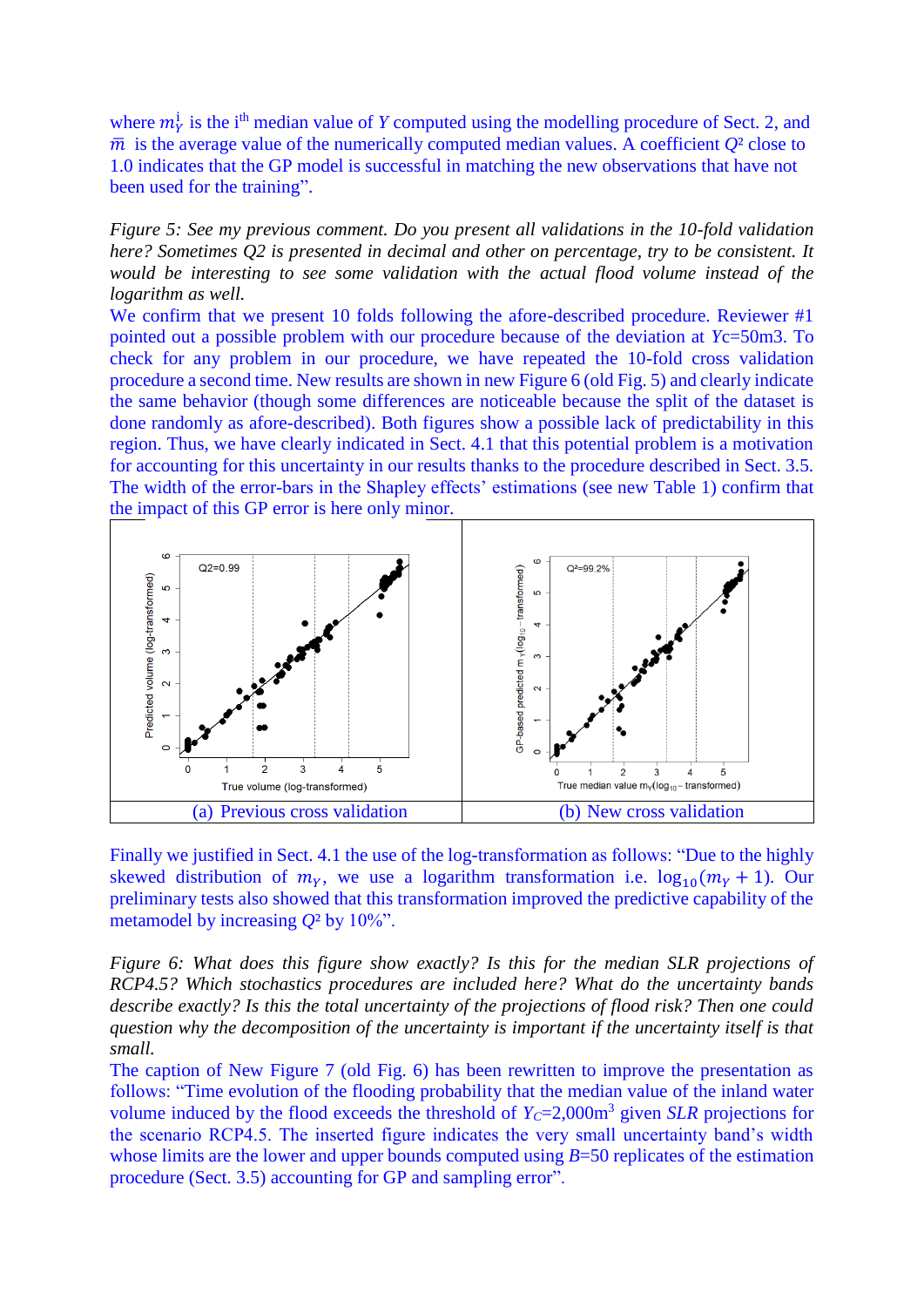It is important to note that the uncertainty band is not the one decomposed using the Shapley effects, but it is the uncertainty of the procedure, i.e. the GP and sampling error as described in Sect. 3.5. The Shapley effects do not decompose the uncertainty on the flooding probability but decompose the uncertainty on the indicator function that defines the flooding probability. This means that we measure the contribution of the forcing conditions to the occurrence of a flooding event. This is now clarified in Sect. 3.4 by first presenting the problem for the most commonly used case (i.e. decomposition of the variance of a continuous random variable) and then, the adaptation to tackle the problem of flooding event's occurrence. Note that throughout the text, we paid attention to provide this interpretation of the sensitivity analysis.

Having this interpretation in mind, a small uncertainty band's width is here good news because it indicates low uncertainty related to our procedure.

*Figure 11: For some of the light blue bars the widths used are different than that of the white bars (Hs, Tp, Dp). I imagine this can change the count that is plotted?*

This Figure is now placed in Supplementary Materials E. The initial objective was to highlight that the mode and dispersion were different between both cases: the change of the bins did not impact this conclusion.

*Line 498: "By 2100, the threshold…", from the graph the contribution of RCP seems minimal, while the DEM one is even larger than in 2050, so I am not sure why you mention the RCPs here.*

Thank you for pointing out this confusion. We have rephrased as follows: "In the long term (by 2100), the threshold importance becomes significant, and it is only in the very long term (by 2200) that the RCP scenario starts to play a key role; in particular in relation to the higher mode of the *SLR* probability distribution for RCP8.5 scenario."

#### **Technical corrections:**

*Line 33: "…, flood severity is…"* This has been corrected.

*Line 63: "… and to probabilistic assessments…", to is not needed here* This has been corrected.

*Figure 1: Caption needs to be rephrased. Consider having a general title and then describing the panels. Moreover, there are things in the figure that are not described like the star and point P.*

The star and point "P" have now been removed. The caption has been corrected as follows: "Digital Elevation Model (DEM) and computational domain of the study site of Gâvres for the spectral wave model WW3 (a), and for the non-hydrostatic phase-resolving model SWASH (b). The insert in (a) provides the regional setting. The point P indicates an observation point on the coast. Adapted from Idier et al. (2020a)".

*Line 120: Here, there is a reference to Fig.3 which has a caption where the next section is referred (Section 3.1). It would make more sense to show the figure when everything about it has already been described.*

We agree with this comment and we have now placed the description of the selection of *SLR* time series in Sect. 2.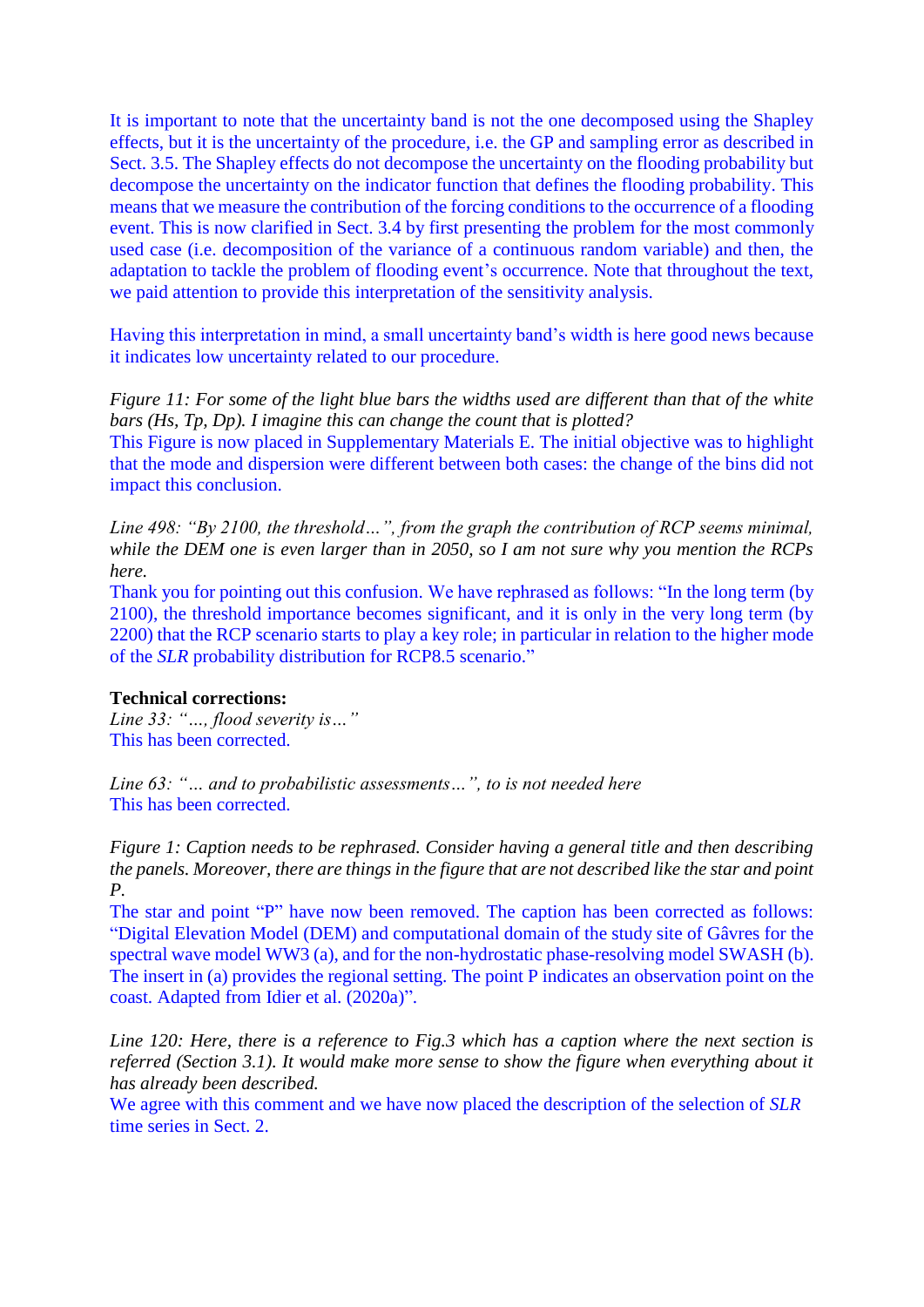#### *Line 123: Consider clarifying in the figure caption that the 50 random series are a subset of a larger number or realization that have been used to get the actual confidence bounds.*

As also pointed out by Reviewer #2, there is some confusion in the interpretation of new Fig 4 (old Fig. 3). The percentiles depicted in color in Fig. 4 are actually not calculated from the random samples but they are directly provided by Kopp et al. (2014): this is now better highlighted in the caption and this is also specified in the main text of Sect. 2. Furthermore to avoid some additional confusion we have increased the number random samples to better cover the space.



**New Figure 4: Future projection of regional** *SLR* **for 3 different RCP scenarios. The red line indicates the median, and the blue lines indicate the bound of the 90% confidence interval provided by Kopp et al. (2014). The different black lines correspond to a subset of 75 randomly generated time series using the procedure described in Sect. 3.1.**

## *Line 197: If I am not mistaken Q2 is commonly referred to as skill score. Maybe use that phrasing?*

Thank you for this suggestion. In the computer experiment community, this indicator is preferably named coefficient of determination. This is now specified in Sect. 3.

#### *Line 202: "Let use first focus on the presentation by considering Y to…", what do the authors mean here?*

*Line 241: "In our study, the Shapley effect cannot be directly applied because the variable of interest Y is here not a scalar, but is binary and related to the flooding probability as defined in Eq.1". I thought that Y is actually a scalar representing the water volume. Maybe rephrase?* Thank you for this comment which highlights that our description is not clear enough. Our initial objective was to first present the Shapley effects in the most-commonly used case i.e. for a continuous random variable and then to highlight the adaptation to handle the case of the exceedance event. To improve the presentation, we have now split Sect. 3.4 into two subsections and have added the following introductive paragraph.

"The objective is to investigate the influence of the offshore conditions with respect to the occurrence of the event  $\{m_v > Y_c\}$  in relation to the flooding probability defined in Eq. 1. To do so, we opt for the adaptation of the GSA approach based on the Shapley effects proposed by Idrissi et al. (2021) in the domain of reliability assessment. For sake of presentation clarity, we first present the Shapley effect by considering the classical situation where the variable of interest is a scalar variable (Sect. 3.4.1). Second, we present the adaptation in relation to the problem of flooding probability (Sect. 3.4.2)".

*Line 278: Here you express u as a probability while in eq. 2 it is a continues value if I am not mistaken.*